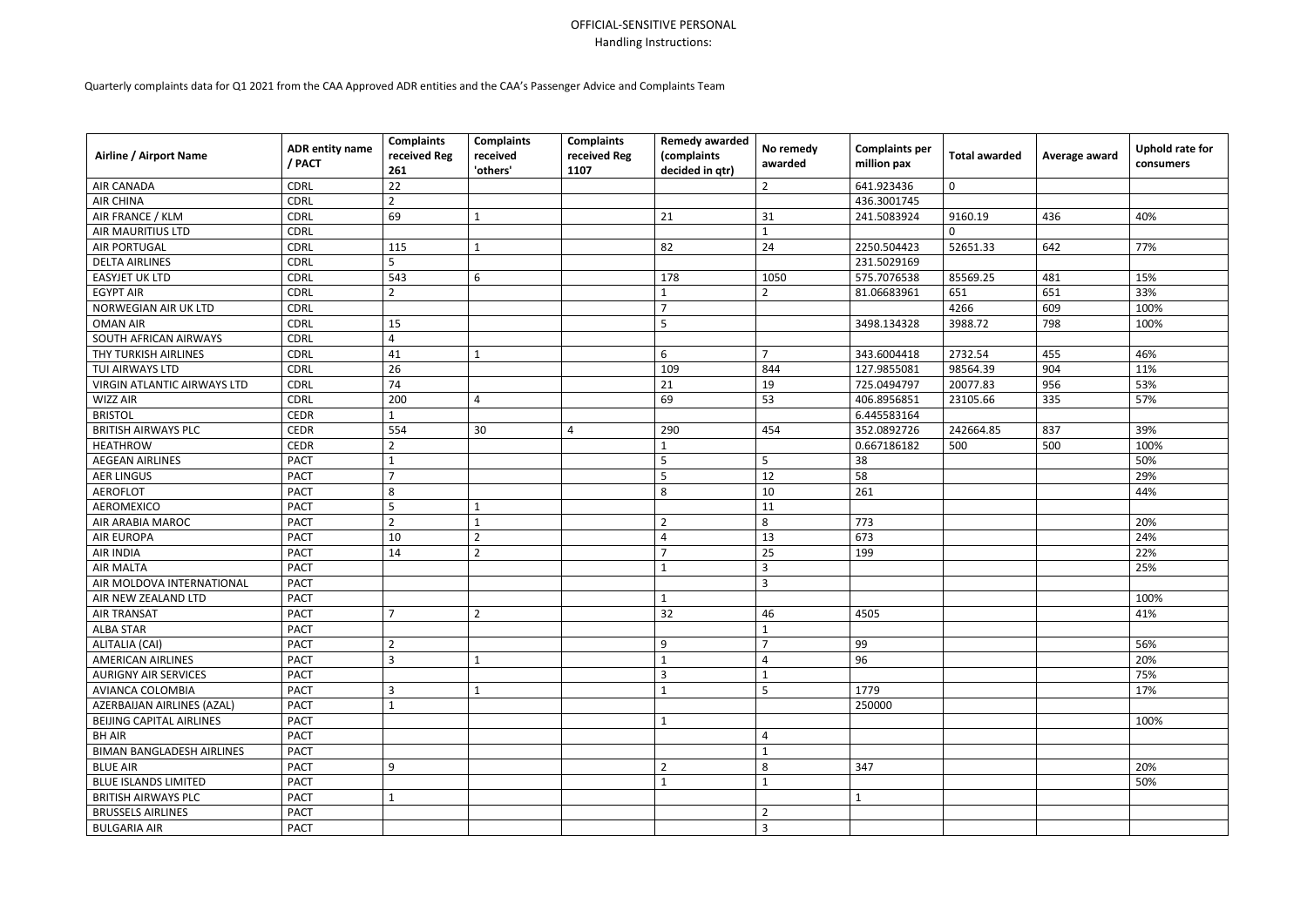## OFFICIAL -SENSITIVE PERSONAL Handling Instructions:

| <b>CATHAY PACIFIC AIRWAYS</b>  | <b>PACT</b> |                |                |                | $\mathbf{1}$   | 54   |      |
|--------------------------------|-------------|----------------|----------------|----------------|----------------|------|------|
| <b>CHINA AIRLINES</b>          | <b>PACT</b> |                |                |                |                | 492  |      |
| <b>CHINA EASTERN AIRLINES</b>  | <b>PACT</b> |                |                |                | $\overline{2}$ |      |      |
| <b>CHINA SOUTHERN</b>          | <b>PACT</b> |                |                |                | $\mathbf{1}$   |      |      |
| CONDOR                         | <b>PACT</b> |                |                |                | $\mathbf{1}$   |      |      |
| <b>CORENDON AIRLINES</b>       | <b>PACT</b> |                |                | $\mathbf{1}$   | $\mathbf{1}$   |      | 50%  |
| <b>CROATIA AIRLINES</b>        | <b>PACT</b> |                |                |                | $\overline{2}$ | 716  |      |
| EL AL                          | <b>PACT</b> | $\overline{2}$ |                |                | $\overline{3}$ | 327  |      |
| <b>EMIRATES</b>                | <b>PACT</b> | $\overline{ }$ |                | 9              | 21             | 30   | 30%  |
| <b>ENTER AIR</b>               | <b>PACT</b> |                |                | 3              | 12             | 8    | 20%  |
| <b>ETHIOPIAN AIRLINES</b>      | <b>PACT</b> |                |                | 4              | $\overline{3}$ | 25   | 57%  |
| ETIHAD AIRWAYS                 | <b>PACT</b> | 4              |                | 7              | $\mathbf{3}$   | 92   | 70%  |
| <b>EVA AIR</b>                 | <b>PACT</b> |                |                | $\mathbf{1}$   | $\mathbf{1}$   |      | 50%  |
| <b>EVELOP</b>                  | <b>PACT</b> |                |                |                | $\mathbf{1}$   |      |      |
| <b>FINNAIR</b>                 | <b>PACT</b> | $\overline{2}$ |                | 3              | $\overline{2}$ | 77   | 60%  |
| <b>FLYBOSNIA</b>               | <b>PACT</b> |                |                |                | $\mathbf{1}$   |      |      |
| <b>FLYONE</b>                  | <b>PACT</b> |                |                |                | $\mathbf{1}$   |      |      |
| <b>GEORGIAN AIRWAYS</b>        | <b>PACT</b> |                |                |                | $\overline{2}$ |      |      |
| <b>GULF AIR</b>                | <b>PACT</b> | 3              | $\overline{2}$ |                | $\overline{4}$ | 256  |      |
| <b>HAINAN AIRLINES</b>         | <b>PACT</b> |                |                | 4              | $\overline{3}$ |      | 57%  |
| <b>IBERIA</b>                  | <b>PACT</b> | 16             | 4              | 11             | 10             | 332  | 52%  |
| ICELANDAIR                     | <b>PACT</b> | 4              |                | 5              |                | 944  | 100% |
| <b>JAPAN AIRLINES</b>          | <b>PACT</b> |                |                |                | $\mathbf{1}$   |      |      |
| JET2.COM LTD                   | <b>PACT</b> | 4              |                | 5              | 27             | 13   | 16%  |
| <b>KENYA AIRWAYS</b>           | <b>PACT</b> |                |                | $\overline{2}$ | $\overline{2}$ |      | 50%  |
| <b>KUWAIT AIRWAYS</b>          | <b>PACT</b> |                |                | $\mathbf{1}$   |                |      | 100% |
| LEVEL EUROPE                   | <b>PACT</b> |                |                |                | $\mathbf{1}$   |      |      |
| <b>LOGANAIR LTD</b>            | <b>PACT</b> | 8              | 2              | 20             | 10             | 128  | 67%  |
| <b>LOT-POLISH AIRLINES</b>     | <b>PACT</b> |                |                | $\overline{4}$ | $\overline{4}$ | 59   | 50%  |
| LUFTHANSA                      | <b>PACT</b> |                |                |                | $\mathbf{1}$   |      |      |
| LUXAIR                         | <b>PACT</b> |                |                | $\mathbf 1$    | 1              |      | 50%  |
| MALAYSIAN AIRLINES SYSTEM-MAS  | <b>PACT</b> |                |                | 6              |                | 1179 | 100% |
| <b>MONTENEGRO AIRLINES</b>     | <b>PACT</b> |                |                |                |                |      |      |
| <b>NEOS SPA</b>                | <b>PACT</b> |                |                |                | $\mathbf{1}$   |      |      |
| NORWEGIAN AIR SHUTTLE          | <b>PACT</b> | 40             | $\overline{ }$ | 15             | 37             |      | 29%  |
| <b>OLYMPIC AIRWAYS</b>         | <b>PACT</b> |                |                | $\mathbf{1}$   |                |      | 100% |
| PAKISTAN INTL AIRLINES         | <b>PACT</b> |                |                |                | 12             |      |      |
| PEGASUS AIRLINES               | <b>PACT</b> |                |                | 6              | $\overline{2}$ | 14   | 75%  |
| PHILIPPINE AIRLINES            | <b>PACT</b> | 4              |                | $\overline{2}$ | $\mathbf{1}$   | 1666 | 67%  |
| QANTAS                         | <b>PACT</b> |                |                |                | $\mathbf{1}$   |      |      |
| <b>QATAR AIRWAYS</b>           | <b>PACT</b> | 15             | 10             | 5              | 23             | 173  | 18%  |
| ROYAL AIR MAROC                | <b>PACT</b> | 6              |                |                | 9              | 817  |      |
| ROYAL JORDANIAN                | <b>PACT</b> | $\overline{2}$ |                | $\overline{2}$ | $\overline{2}$ | 914  | 50%  |
| RYANAIR                        | <b>PACT</b> | 190            | 67             | 115            | 167            | 198  | 41%  |
| S7 AIRLINES (SIBERIA AIRLINES) | <b>PACT</b> |                |                |                | $\mathbf{1}$   |      |      |
| SAS                            | <b>PACT</b> |                |                |                | $\overline{2}$ |      |      |
| SATA AIR ACORES                | <b>PACT</b> |                |                | $\mathbf{1}$   |                |      | 100% |
| SAUDI ARABIAN AIRLINES         | <b>PACT</b> |                |                |                | $\mathbf{1}$   |      |      |
| <b>SHENZHEN AIRLINES</b>       | <b>PACT</b> |                |                | 1              |                |      | 100% |
| <b>SINGAPORE AIRLINES</b>      | <b>PACT</b> | 1              |                |                | $\mathbf{1}$   | 55   |      |
|                                |             |                |                |                |                |      |      |